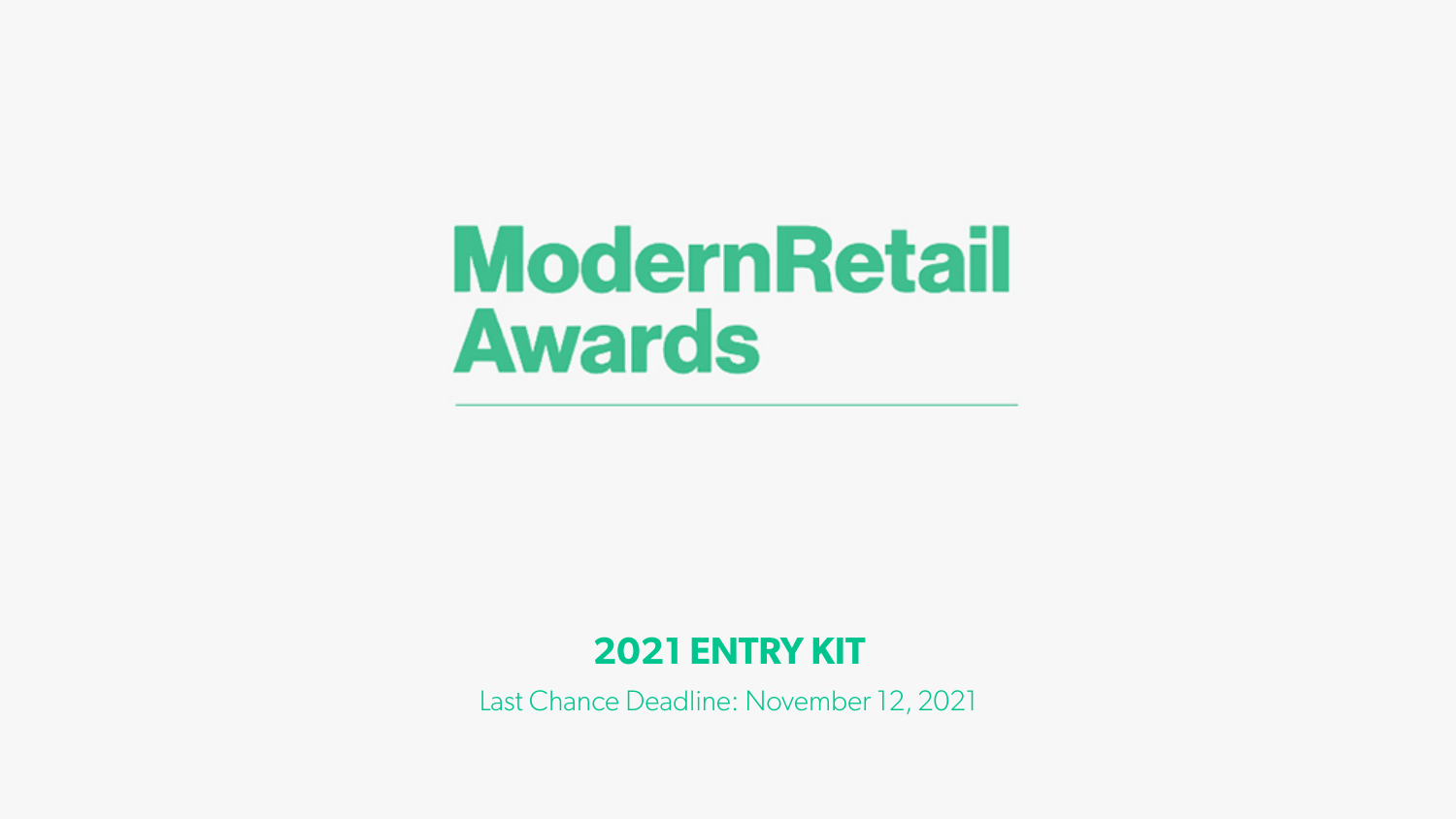# **Modern Retail Awards**

[The Modern Retail Awards r](https://www.modernretail.co/awards/modern-retail-awards/)ecognize the companies and campaigns modernizing retail in the digital age. The program will honor retailers who have best responded to changing consumer habits by tailoring experiences, producing standout campaigns and closing the gap between the physical and digital worlds.

Over the years, the Modern Retail Awards have had the pleasure of recognizing Bombas, Casper, Food52, StockX and many others.

#### Deadlines & Entry Fees

| <b>EARLY</b><br><b>DEADLINE</b>       | September 10, 2021 | \$449 per entry |
|---------------------------------------|--------------------|-----------------|
| <b>REGULAR</b><br><b>DEADLINE</b>     | October 8, 2021    | \$549 per entry |
| <b>LAST CHANCE</b><br><b>DEADLINE</b> | November 12, 2021  | \$699 per entry |

*All deadlines end at 11:59 p.m. PST*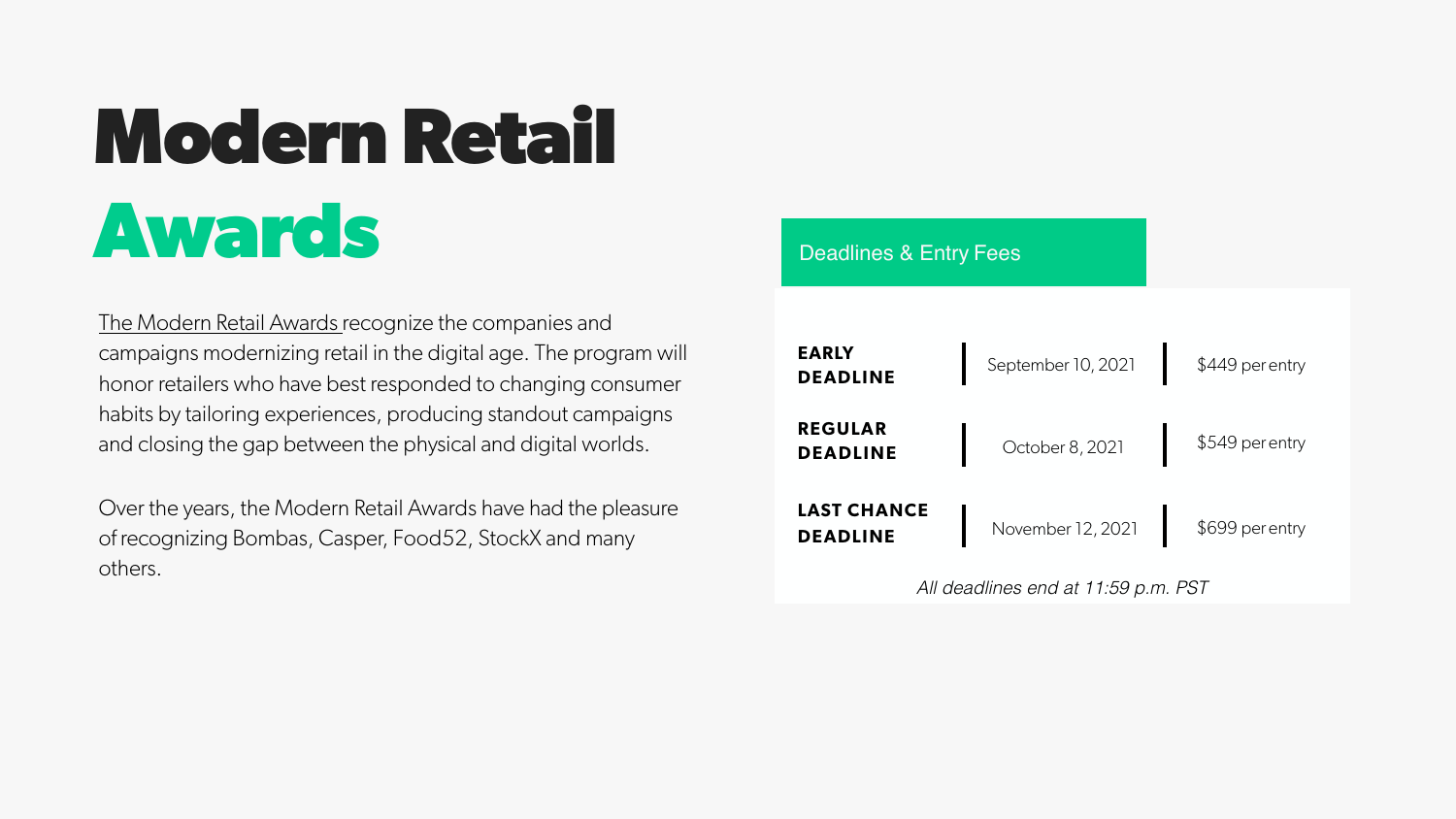### **Categories**

#### **Best Use of Social**

Awarding a social media strategy that best achieved set goals.

**Best Use of Social Media for Commerce** Awarding a social media commerce strategy that has successfully achieved set goals.

#### **Best Use of Video**

Awarding a video strategy that successfully promoted a product, initiative or retailer.

#### **Best Use of Technology**

Awarding a use of new technology has most significantly enhanced the customer experience.

#### **Best Mobile App - NEW**

Awarding a mobile application that most successfully achieved set goals.

#### **Best Marketing Pivot - NEW**

Awarding the marketing effort that has been most successful in adapting following unforeseen market changes.

#### **Best Product, Category or Sub-Brand Launch Campaign**

Awarding a launch campaign that successfully generated buzz and audience engagement around a new product.

#### **Best Email Campaign**

Awarding an original email campaign that has successfully achieved set goals.

#### **Best Influencer Campaign - NEW**

Awarding the influencer marketing campaign that has been most creative, strategic and effective in achieving its objectives.

#### **Best Collaboration - NEW**

Awarding the collaboration between an advertiser and a partner that has most successfully achieved set goals.

#### **Best Retailer/Agency Collaboration**

Awarding the retailer/agency collaboration that has most successfully achieved set goals.

#### **Best Customer Insight Strategy**

Awarding the retailer who has most effectively employed customer feedback.

#### **Best Personalization Strategy**

Awarding the retailer who has been able to tailor each shopper's experience most successfully.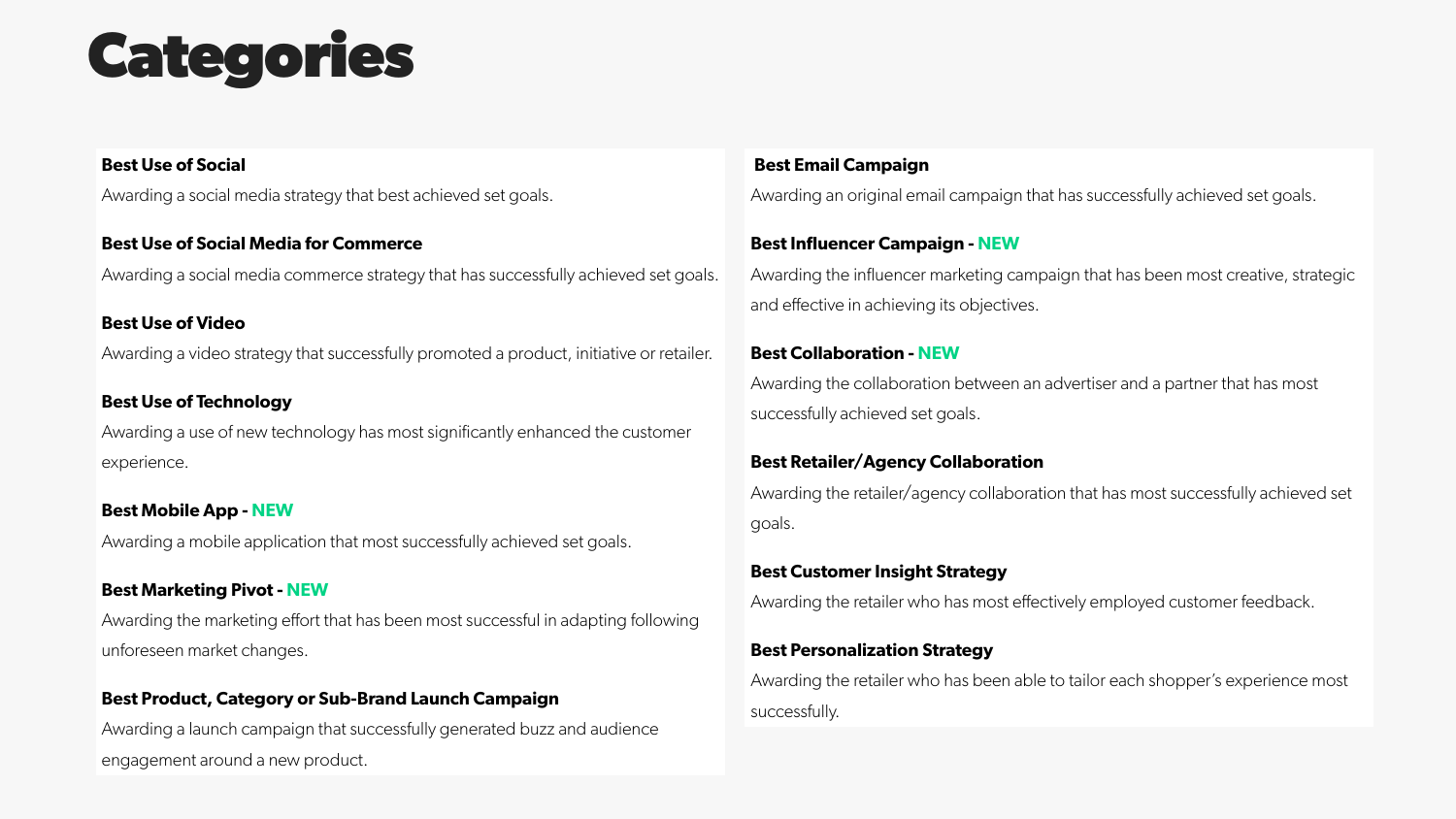## **Categories**

#### **Best Subscription Strategy - NEW**

Awarding a subscription or membership strategy that has successfully achieved set goals.

#### **Best Omnichannel Experience**

Awarding the retailer who has best utilized a combination of in-store and online experiences to increase sales.

#### **Best E-Commerce Experience**

Awarding the retailer with the most seamless e-commerce experience.

#### **Best Customer Service Experience**

Awarding the retailer with the most supportive and efficient customer service experience.

#### **Best Community Building Strategy - NEW**

Awarding the community building strategy that resulted in consistently high audience engagement and a strong sense of community built around a brand.

#### **Most Innovative Retail Model**

Awarding the retailer who has most effectively changed the way customers shop and discover their brand(s).

#### **Best Digital Transformation**

Awarding the retailer whose transformation has allowed them to adhere to standards brought about by changing consumer habits.

#### **Most Responsible Retailer**

Awarding the retailer who, through proven initiatives, is the most socially/sustainably responsible.

#### **Best DTC Pivot - NEW**

Awarding the most successful pivot to a DTC model by a brand.

#### **Best Digitally-Native Brand**

Awarding the brand who has most successfully streamlined their efforts to sell directly to consumers.

#### **Best Established Retailer**

Awarding the retailer who has most successfully navigated changing market forces to maintain a successful brand and business.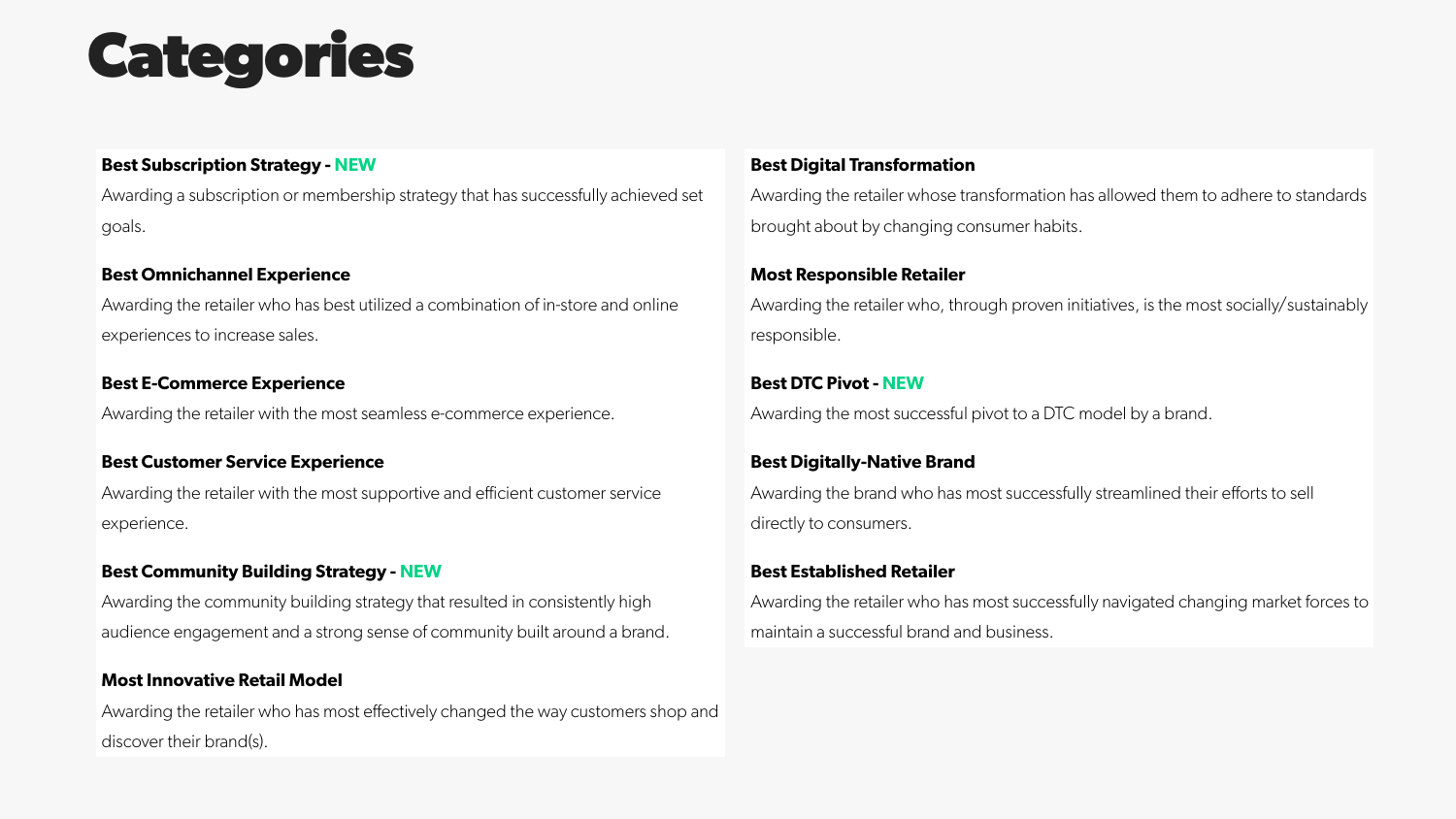### **Submission Questions**

**Company/Industry Description** - Describe the end-user client, what they do and the industry they serve. If submitting for a client, describe the client's industry. [100 words or less]

**Overview** - Provide a summary of the campaign/strategy. [200 words or less]

**Goals** - What were the goals of the campaign/strategy? [150 words or less]

**Challenges** - Were there any challenges along the way? \*This could refer to bandwidth, environmental, technological issues, etc. [150 words or less]

**Results** - Describe key results and the impact made since implementing the campaign/ strategy. Please quantify and be as specific as possible. \*The results discussed in this section should relate directly to the goals presented above. [200 words or less]

#### Supporting Materials

Overall (all except Grand Prix) **Coverall (all except Grand Prix)** While not required, these will enhance the overall quality of your entry.

**Company Logo** - File must be in . EPS format. If you're an agency submitting on behalf of a client, submit both (up to three).

**Images** - You may include up to three images that support your submission. There are no file format restrictions.

**URLs** - You may include up to two URLs. This can be your company website, video links, etc.

**Sizzle Reel** - We suggest including a video to support your submission if possible. No longer than two minutes in length. No file format restrictions apply.

#### **Credits**

This section reflects what you will see in any public-facing mention should you be named a finalist or winner.

**Please list your Company Name exactly how you want the nomination to read publicly.** Example: Adobe — Adobe Analytics.

#### **Please list the URL where you would like your Company Name to link out to.**

Example: https://business.adobe.com/products/analytics/adobe-analytics.html

**Twitter Handle -** Please include a Twitter handle for public mention on @DigidayAwards should you be named a winner, separating any additional handles with a comma. Limit three per submission.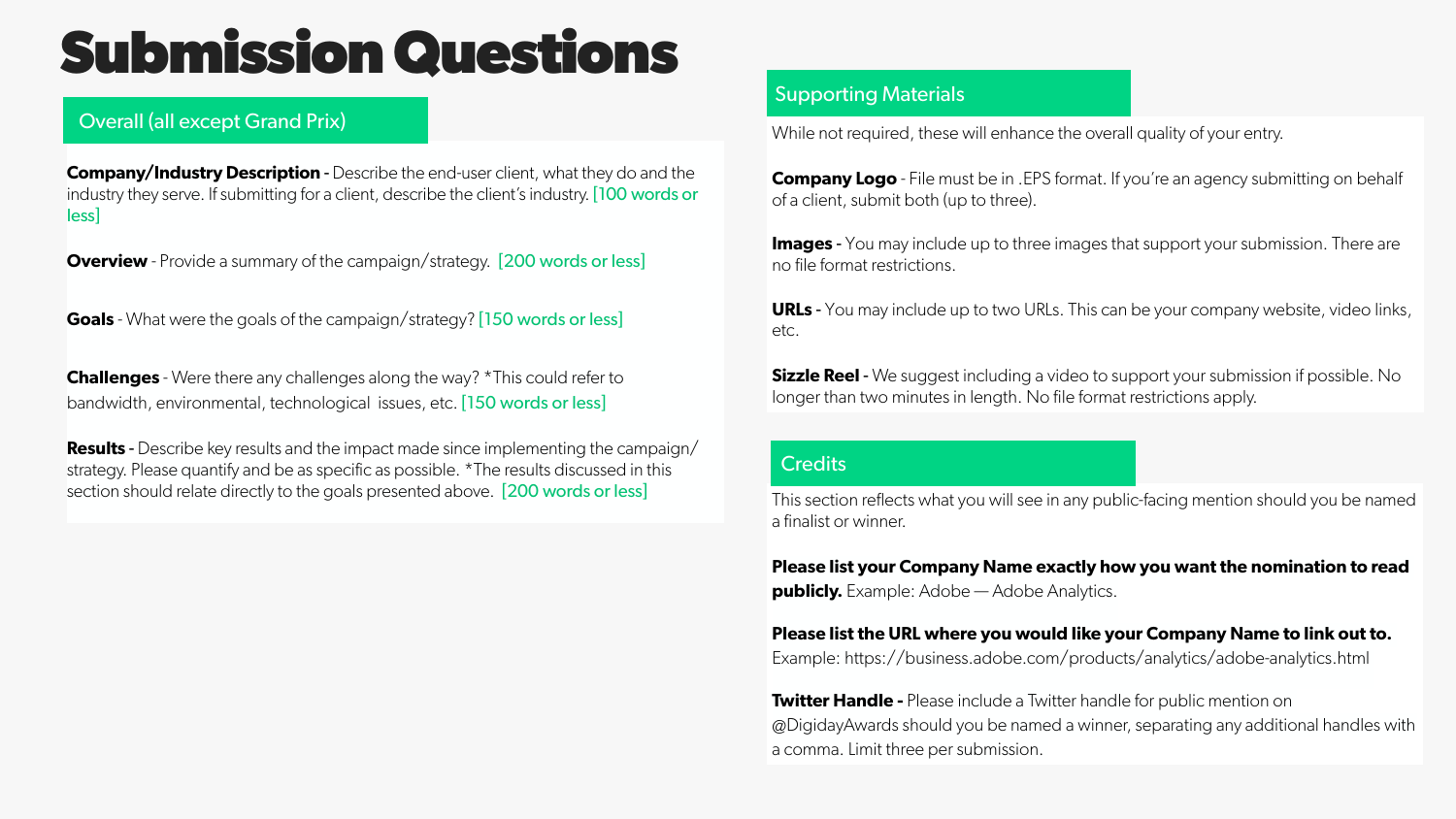### **Submission Questions**

#### Grand Prix - Best Digitally Native Brand and Best Established Retailer

**Company/Industry Description** - Describe the brand, what they do and the industry they serve. If submitting on behalf of a client, be sure to describe their business. [100 words or less]

**Overall Overview** - Summarize achievements made by the brand over the past year. [300 words or less]

**Challenges** - Were there any challenges along the way? \*This could refer to bandwidth, environmental, technological issues, etc. [150 words or less]

**Goals** - What were the brand's goals this year? [150 words or less]

**Results** - Describe key results and the impact made since implementing the campaign/ strategy. Please quantify and be as specific as possible. \*The results discussed in this section should relate directly to the goals presented above. [200 words or less]

#### Supporting Materials

While not required, these will enhance the overall quality of your entry.

**Company Logo** - File must be in . EPS format. If you're an agency submitting on behalf of a client, submit both (up to three).

**Images** - You may include up to three images that support your submission. There are no file format restrictions.

**URLs** - You may include up to two URLs. This can be your company website, video links, etc.

**Sizzle Reel** - We suggest including a video to support your submission if possible. No longer than two minutes in length. No file format restrictions apply.

#### **Credits**

This section reflects what you will see in any public-facing mention should you be named a finalist or winner.

**Please list your Company Name exactly how you want the nomination to read publicly.** Example: Adobe — Adobe Analytics.

#### **Please list the URL where you would like your Company Name to link out to.**

Example: https://business.adobe.com/products/analytics/adobe-analytics.html

**Twitter Handle -** Please include a Twitter handle for public mention on @DigidayAwards should you be named a winner, separating any additional handles with a comma. Limit three per submission.